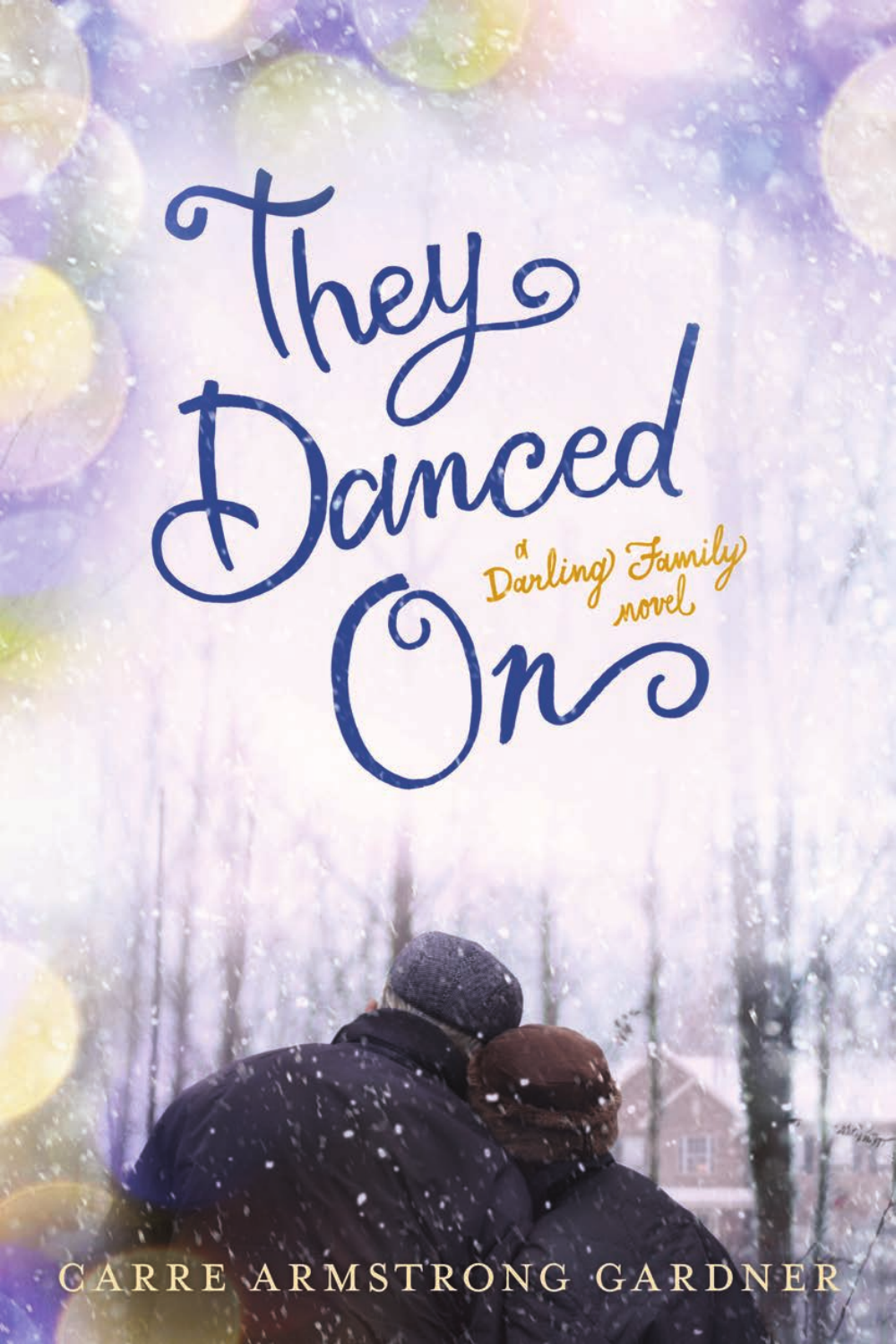

# THEY DANCED ON

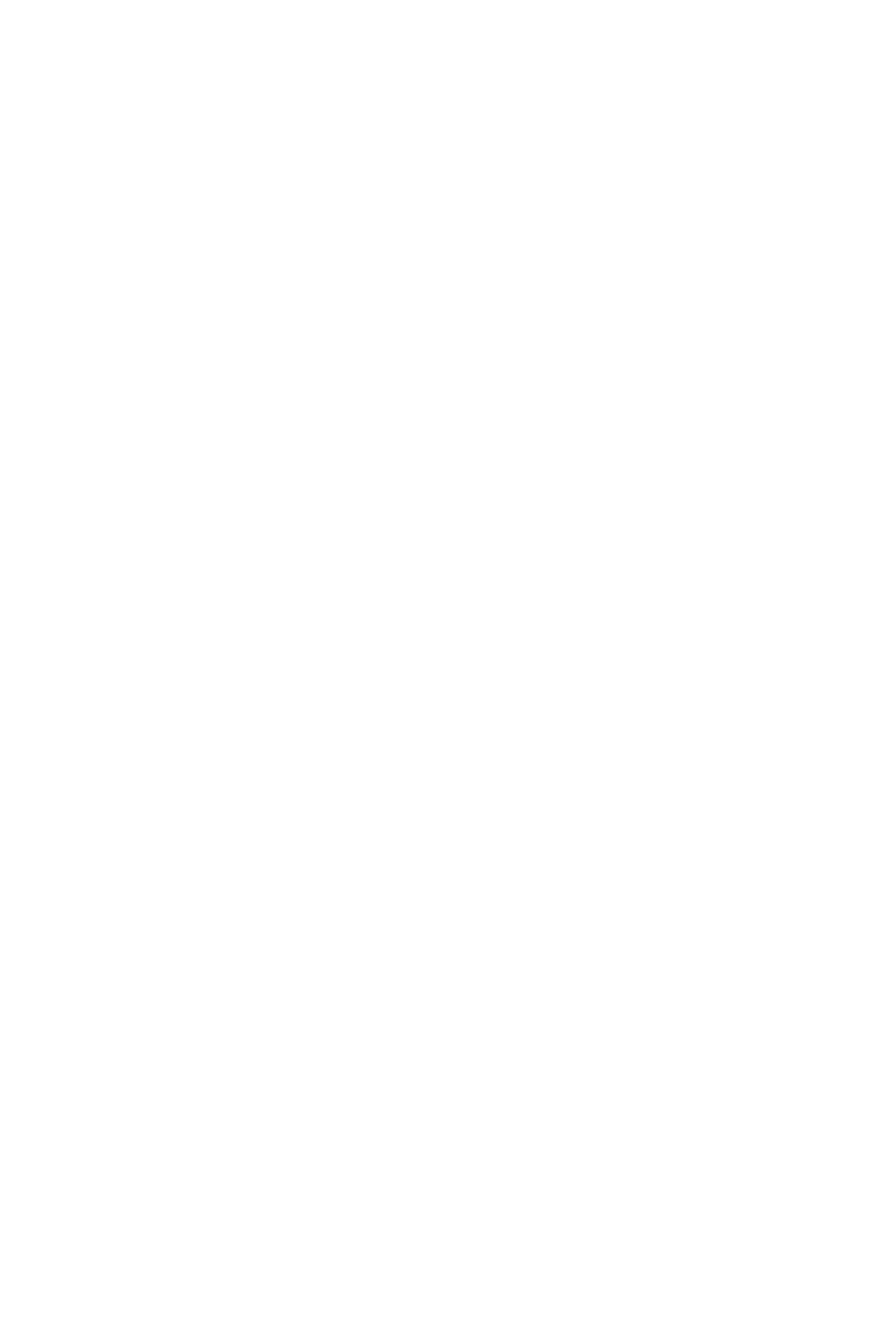

### carre armstrong gardner

*Tyndale House Publishers, Inc. Carol Stream, Illinois*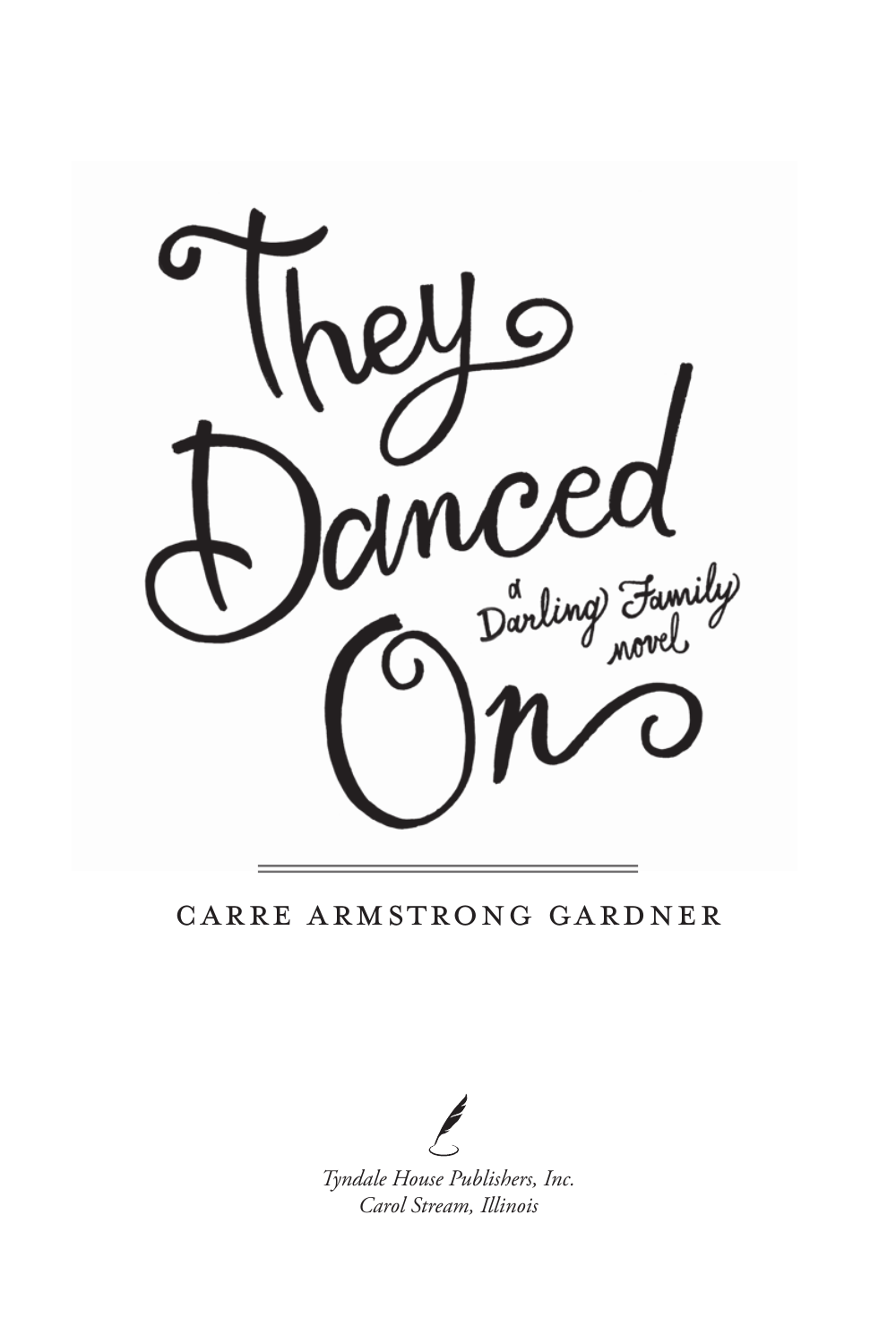Visit Tyndale online at www.tyndale.com.

Visit Carre Armstrong Gardner's website at www.carregardner.com.

*TYNDALE* and Tyndale's quill logo are registered trademarks of Tyndale House Publishers, Inc.

*They Danced On*

Copyright © 2016 by Carre Armstrong Gardner. All rights reserved.

Cover photograph of couple copyright © Jovana Rikalo/Stocksy.com. All rights reserved.

Cover photograph of house copyright © Brian McEntire/Stocksy.com. All rights reserved.

Cover photograph of snow copyright © Stalman & Boniecka/Stocksy.com. All rights reserved.

Author photograph taken by Tanya Miller Photography, copyright © 2013. All rights reserved.

Designed by Jennifer Ghionzoli

Edited by Sarah Mason Rische

Published in association with literary agent Blair Jacobson of D.C. Jacobson & Associates LLC, an Author Management Company. www.dcjacobson.com.

Scripture taken from the Holy Bible, *New International Version*, ® *NIV*. ® Copyright © 1973, 1978, 1984, 2011 by Biblica, Inc.® Used by permission. All rights reserved worldwide.

*They Danced On* is a work of fiction. Where real people, events, establishments, organizations, or locales appear, they are used fictitiously. All other elements of the novel are drawn from the author's imagination.

#### **Library of Congress Cataloging-in-Publication Data**

Names: Gardner, Carre Armstrong, author. Title: They danced on : a Darling family novel / Carre Armstrong Gardner. Description: Carol Stream, Illinois : Tyndale House Publishers, Inc., [2016] | Series: The Darlings Identifiers: LCCN 2016000706 | ISBN 9781414388168 (sc) Subjects: LCSH: Families—Maine—Fiction. | Amyotrophic Lateral Sclerosis—Fiction. | Recovering addicts—Fiction. | Domestic fiction. | GSAFD: Christian fiction. Classification: LCC PS3607.A7267 T54 2016 | DDC 813/.6—dc23 LC record available at http://lccn.loc.gov/2016000706

Printed in the United States of America

22 21 20 19 18 17 16 7 6 5 4 3 2 1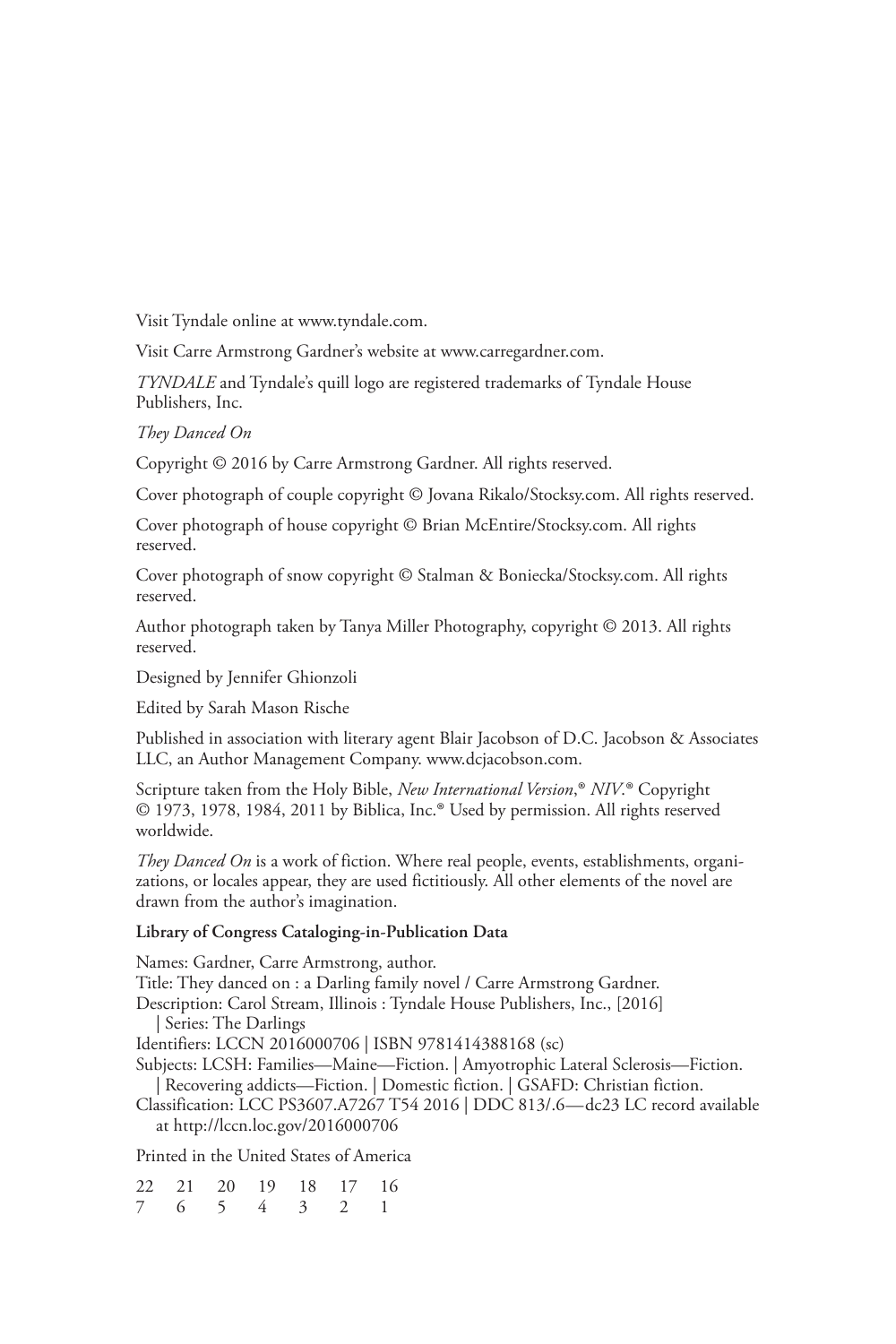

THERE WERE FEW BETTER PLEASURES in life, thought Jane Darling, than to sit on the screened side porch on a Saturday morning in June, in the white wicker chair, with her coffee and oatmeal, and listen to the day wake up around her. All her life, Jane had risen with the birds; she never used an alarm clock.

A year ago, Leander might have been joining her now, rummaging in the cupboard for his favorite mug, the white one that said *Aetna, for life*. It had come free from an insurance company, and he liked it because it was tall and thick and kept his coffee hot longer than other cups. Now, it was just Jane and the birds. She watched a male cardinal light on the crab apple tree, a small slash of scarlet against the riot of pink. From high in the branches, a white-throated sparrow unspooled its sweet-and-sour thread of song against the lightening sky.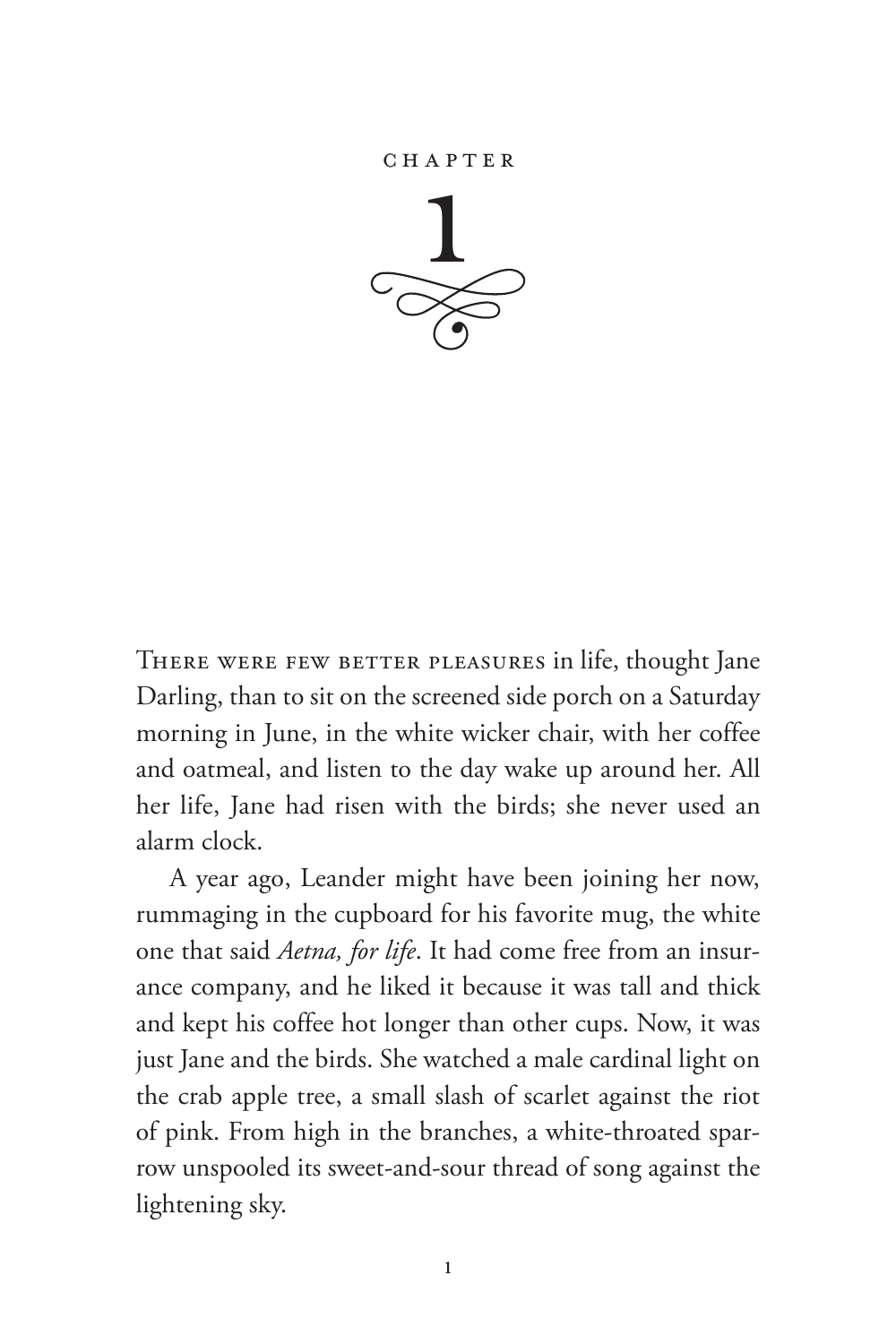When she had finished her oatmeal, Jane flipped the pages of her worn, pen-marked Bible until she found what she was looking for. *"Praise the Lord, my soul, and forget not all his benefits—who forgives all your sins and heals all your diseases . . ."*

One floor above her, Leander still slept. He had always been an early riser too. Sleeping late was the luxury of the very young and the very old, he said. But her husband was neither very young nor very old; he was sick. Fallen prey, at the age of sixty-two, to a nearly unpronounceable disease abbreviated to three innocuous letters: *ALS*.

It sounded so innocent. Like a committee she might have joined during her children's school years: *Academic Leadership Seminar*. Or possibly some kind of nonprofit: *American Literary Society*. But Leander had drawn no such harmless lot. His collection of letters stood for something far more malignant: *Amyotrophic Lateral Sclerosis*. Lou Gehrig's disease. And day by day, Jane stood by and watched as her husband's body wilted in the grip of this wasting illness like an uprooted plant in the hot sun.

These days, he stayed in bed until eight o'clock. Jane would listen for the thump of his feet on the floor, then head upstairs to putter about the bedroom while he washed and dressed in the attached bath. She would make the bed, and straighten the dresser tops, maybe fold a load of laundry with one ear attuned to the bathroom door, in case he should call for help.

*". . . who redeems your life from the pit . . . so that your youth is renewed like the eagle's."*

He could still shower by himself, although he was slow at it. In the spring, a man had come and installed bars in the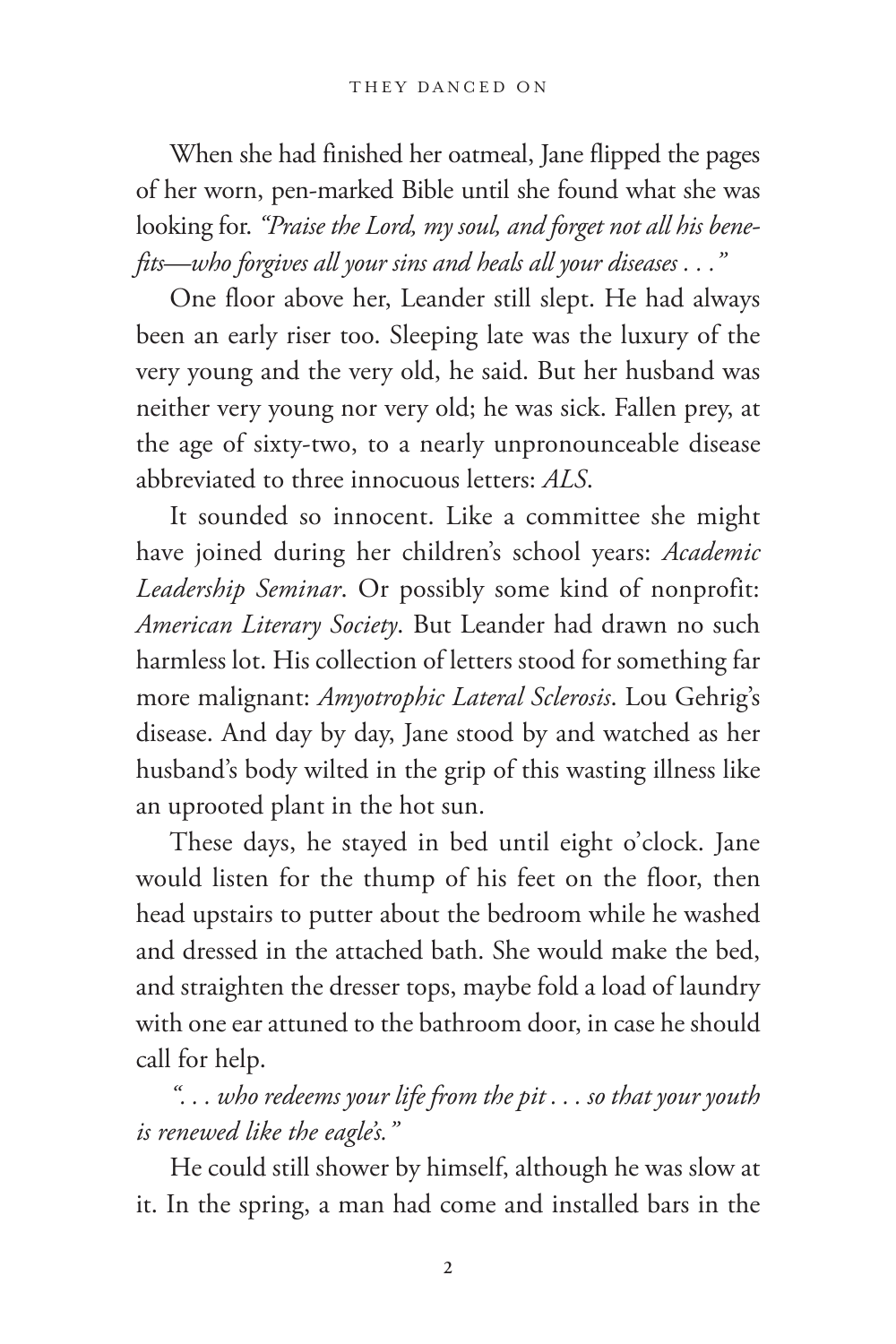bath and around the toilet. There was a seat in the shower now, too, which their daughter Sephy had helped her pick out at a medical supply store in Quahog. Jane had protested these changes, insisting they were not necessary, but her children had overridden her. Even David, who never made waves, had said, "Mom, it's time. What if he falls?"

"He's not going to fall," Jane had snapped. She never snapped at David.

"His balance is off. He stumbles all the time," Ivy pointed out.

"Amy and I are both here with him."

"But you and I can't be around every minute, especially not in the bathroom," said Amy. Her youngest was always quick enough to offer an unsolicited opinion.

Sephy, who was a nurse, added, "The bars will help him stay independent longer, Mom, that's all."

Jane had been exasperated. Where was their faith? Did not God promise, right in His Word, that He would heal those who asked Him? And it was not as though she and Leander were old and senile and needed their children making decisions for them. They were not even retirement age, and both of them fully in their right minds! But in the end, it was Leander who had agreed with the rest of the family, and she had no choice but to acquiesce. It was a hard thing, she was finding, to have your grown children veto you in matters of your own household. Behaving as though you were the child, and not the other way around.

It was only six o'clock, and Leander would sleep for a couple of hours yet. Jane said her prayers, then put her Bible aside, opened a spiral-bound notebook, and started three lists. One,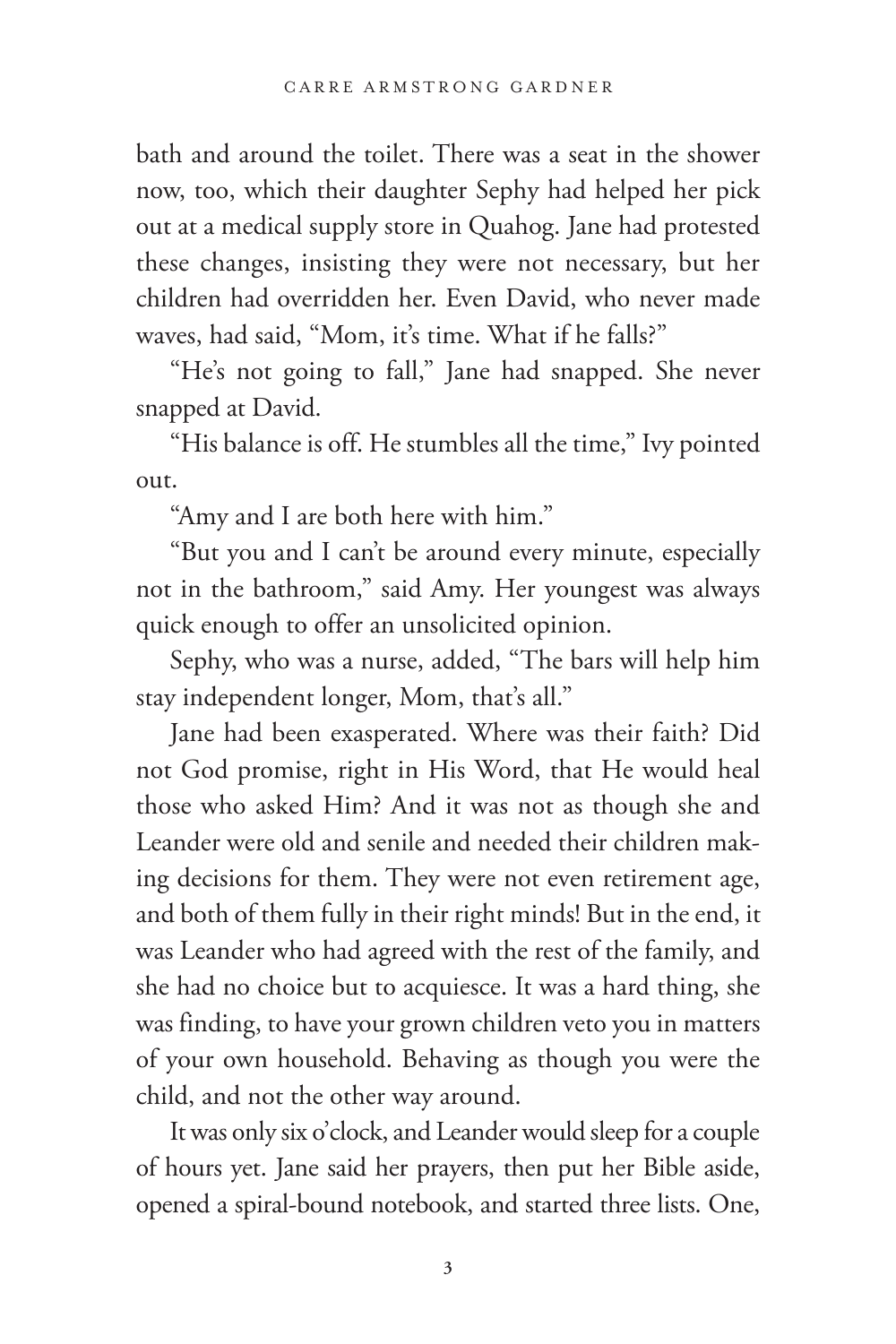she titled *Graduation Party*; the second, *Wedding Reception*. The third was for groceries. Under each of the first two headings, she wrote *potato salad*. No summer gathering would be complete without it. But since the two celebrations were happening the same weekend, she would make two different kinds.

For DeShaun's party on Friday, she would make his favorite: red bliss potatoes with bacon and just a hint of dill pickle juice in the dressing. She smiled as she wrote down the ingredients she would need. Her first grandson was graduating from high school! He had come into their lives only four years ago, but it seemed to Jane that there had always been a space in their family waiting for him to come along and fill it. The awkward, quiet boy who had once been so busy taking care of his little brother and sister that he had never given a thought to dreams of his own had blossomed into a deep-voiced, focused young man who loved to cook. He was still quiet, and still protective of the younger ones, but he knew where he was going now: he was going to culinary school. And while other boys in his class were asking for cars or laptops as graduation gifts, what DeShaun wanted was a good set of chef's knives. This, Jane knew, would be Ivy and Nick's gift to him. She and Leander had bought him a Vitamix. Even DeShaun's brother, nine-year-old Hammer, seemed to realize the importance of the occasion. He had saved his own money for fireworks, which Nick had taken him to buy the previous weekend. It would be a graduation party such as Copper Cove had never seen before; it would make up for all the parties DeShaun had missed in his life.

Red bliss potato salad for DeShaun, then. For Sephy's wedding reception, she would make her daughter's favorite,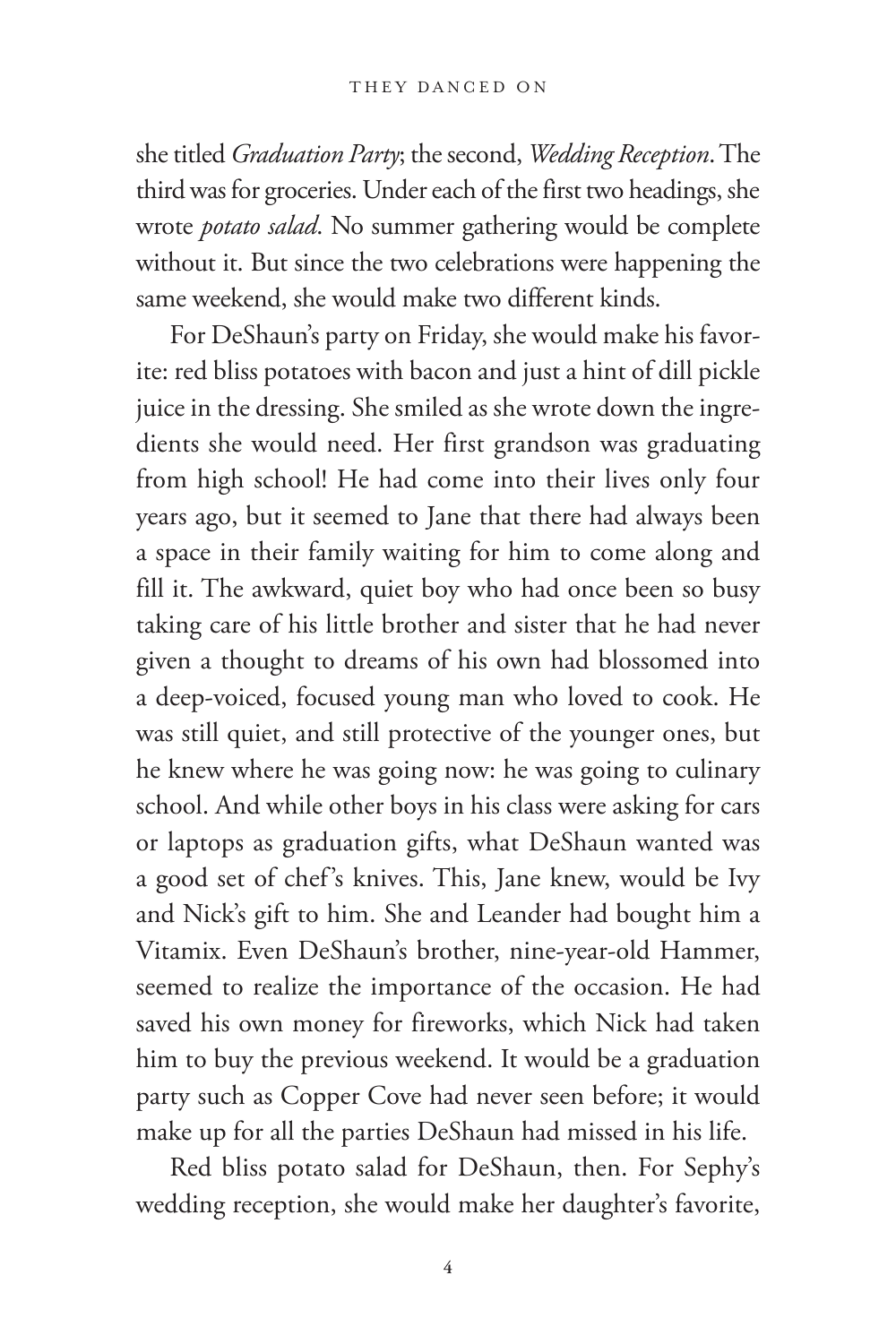with buttermilk dressing and dill. There would be no big wedding, only a quiet ceremony before the justice of the peace on Saturday and a small picnic reception in the backyard before Sephy and Justice caught a flight for Namibia. There, they would each work in a clinic: she, vaccinating children, and he, vetting goats and cattle and any other creatures the African community might lead his way.

*Cake*, she wrote under each heading. Ivy would make DeShaun's cake. Sephy's had already been ordered from a bakery in Quahog. *Settlers' beans* went in DeShaun's column. For Sephy's—

A loud thump sounded from overhead. Jane froze. It was the sound of something much heavier than Leander's feet hitting the floor. *Oh, God—*

She dropped the notebook and pencil and bolted for the stairs, every nerve electrified.

Leander, in his white T-shirt and flannel pajama pants, lay on the floor beside the bed.

"Oh, honey!" She dropped to her knees. "What happened?"

"I fell."

"I can see that." Instinctively, she groped along his arms and legs. "Are you hurt?"

"I don't think so. I got up to go to the bathroom and just . . . tripped over my own feet."

"You didn't hit your head?"

"No. My arm will be black and blue, but I think that's all." With an effort, Leander shifted onto his back. Looking at the ceiling, he said, "Help me sit up, will you?"

She put an arm under his shoulders. He was all bones,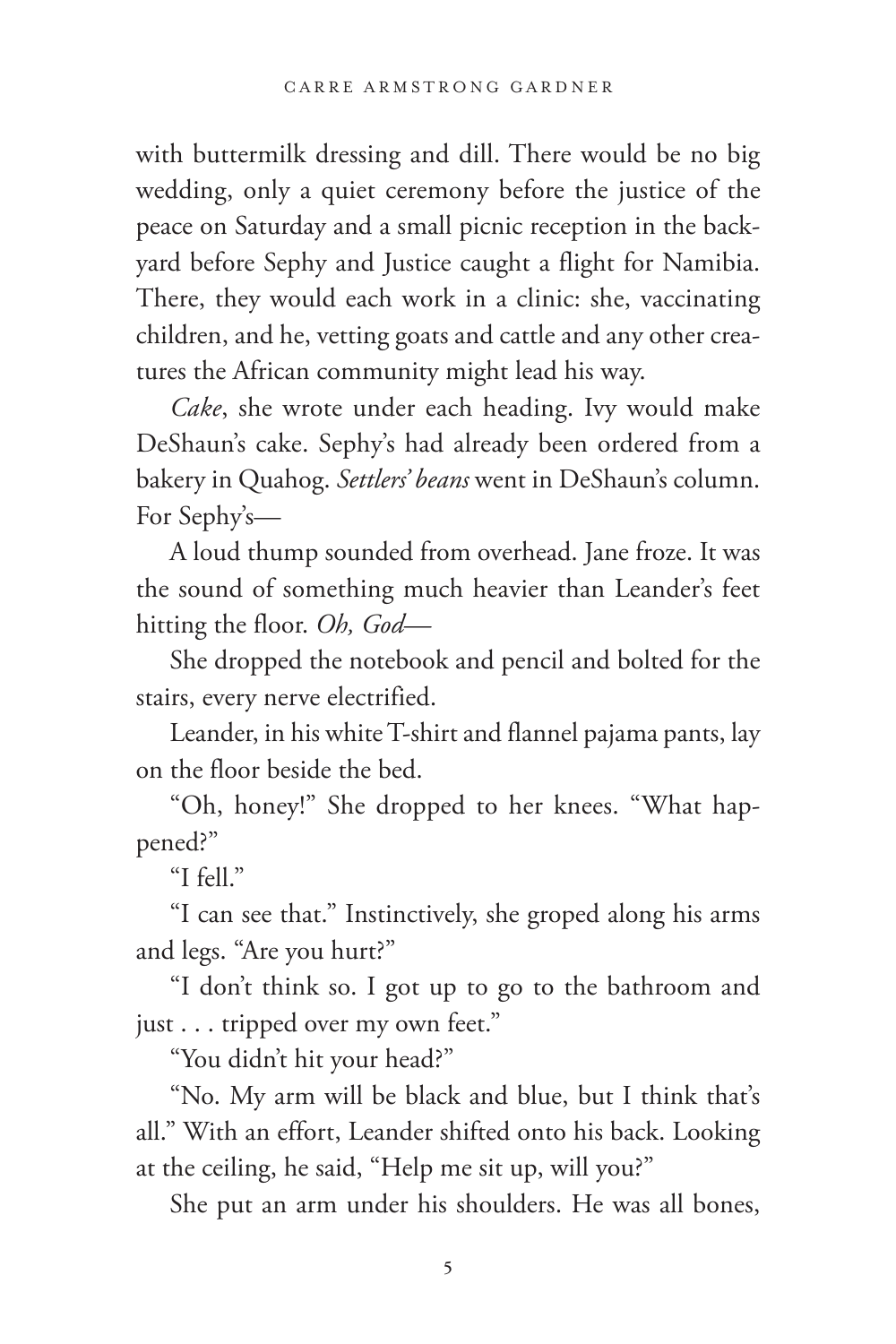these days. "Up you go!" She heaved him to a sitting position and felt a twinge of pain between her own shoulder blades. "Can you stand from here?"

He pushed ineffectually at the floor and shook his head. "You'll have to help me."

Jane had no idea how to go about doing that. "Maybe if you put your arms around my neck, I could sort of pull you up?"

"You'll put your back out. And I don't know if I'm strong enough to hold on. Can you get Amy?"

"She left for the gym an hour ago."

"She should be back soon."

"We're not leaving you on the floor until Amy gets home. I'll call rescue."

"Don't do that. This is humiliating enough without lights and sirens and the whole neighborhood coming out to watch. Call Sephy. Maybe she can tell you how to get a hundredsixty-pound man off the floor by yourself."

Had he lost over thirty pounds already from this wretched disease? Jane used the bedside phone to call Sephy. Her third daughter answered by saying, "What's wrong?"

"Did I wake you?"

"Of course you woke me; it's six forty in the morning. Is everything all right?"

"Your father's fallen, and I can't get him off the floor. Amy's not home, and he doesn't want me to call rescue."

"Is he hurt?"

"He says not. We did manage to sit him up."

"Should I come?"

"No, you're half an hour away. We can't leave him on the floor that long. Just tell me what to do."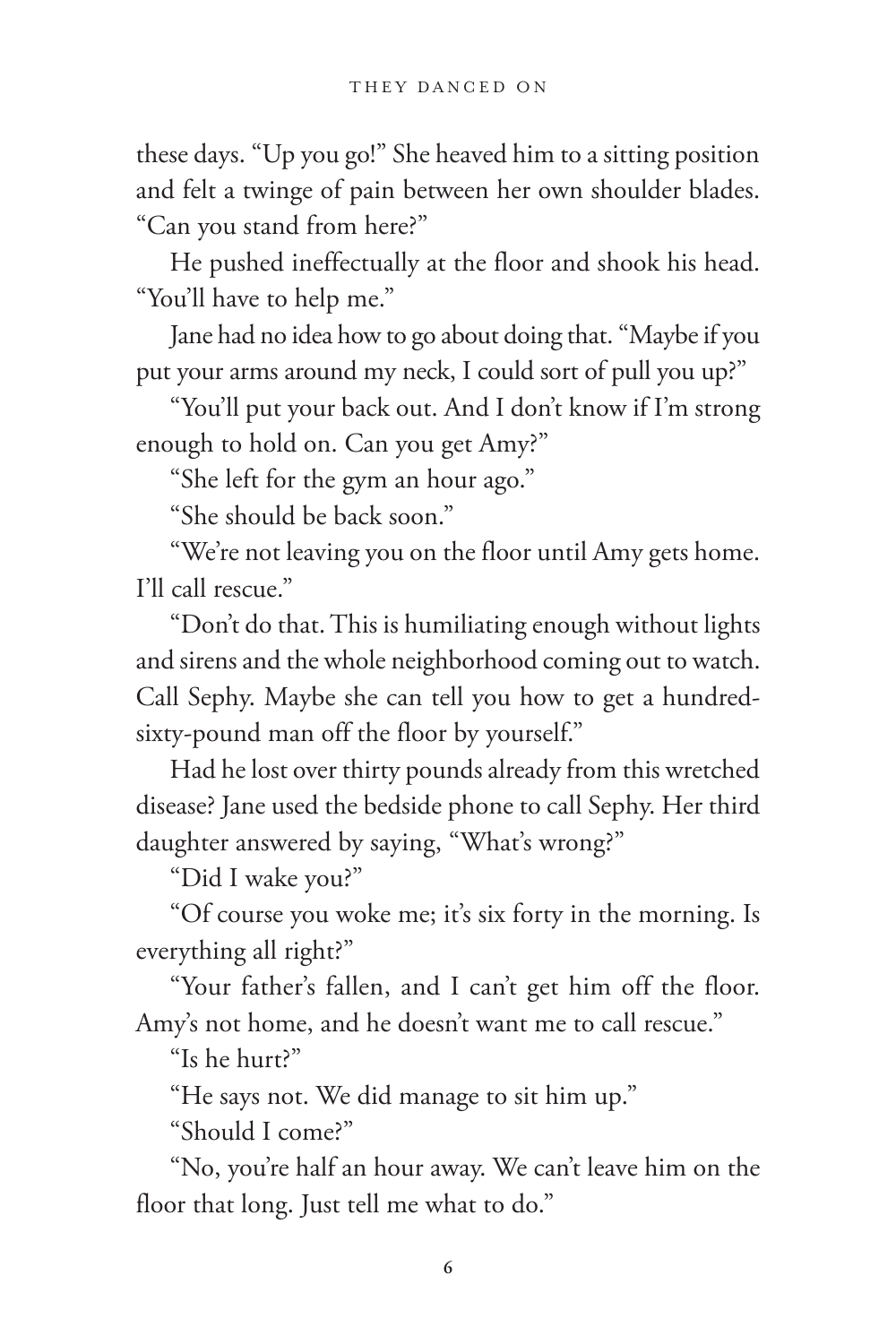"Okay. Put me on speakerphone so you have both hands free."

Jane obeyed. Following her daughter's instructions, she stood behind Leander and wrapped her arms around his chest.

"Lift with your legs, Mom, not your back!"

"I am!"

To her surprise, it worked.

"Got your balance?" Jane asked, when her husband was standing.

"Yep. I'm okay." The tremor in his voice belied his words. "He's up," she called toward the phone.

"Should you just run over to UrgiCare, Dad? Make sure nothing's broken?"

Leander managed a smile. "Nothing's broken but my dignity. I'd rather pretend this never happened."

"If you're sure . . ."

"I'm sure. Thank you, Sephy. I hope you can go back to sleep."

"No, I'll stay up. I have packing to do. I'm glad you're okay."

When their daughter had hung up, Leander reminded Jane, "I never did make it into the bathroom."

"You feel steady enough?"

"I'm all right."

"I'll follow you, just to be sure."

In the bathroom, the ugly metal bars along the toilet and bathtub gleamed smugly at her. Jane looked away. The man who had installed them had drilled holes in the plaster and tile of her beautiful walls. He had secured the bars with huge,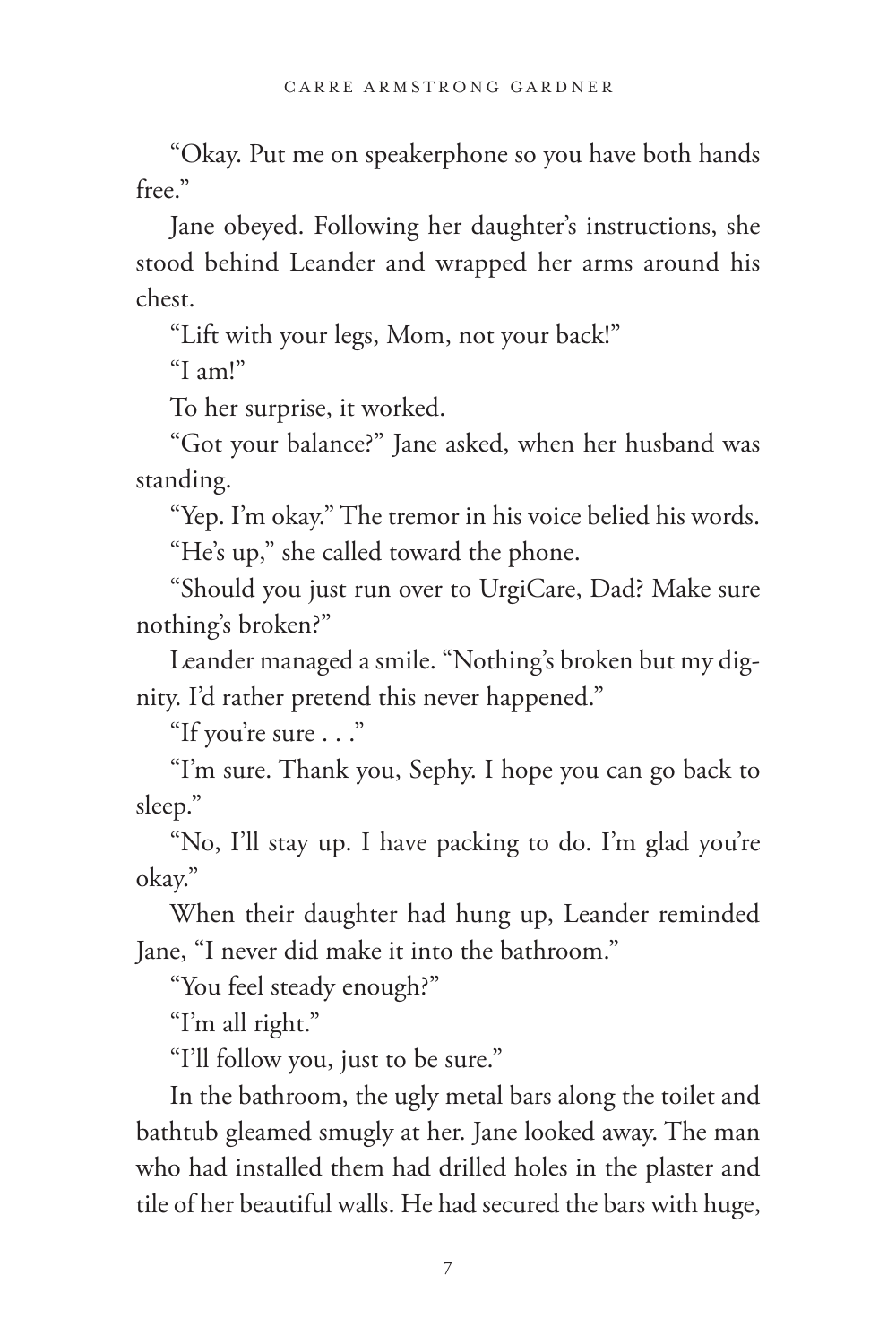heavy bolts and some kind of cement. They were a permanent part of the structure now. Even when the day came that they were no longer needed, when Leander was better and the man came back to take the bars away, the scars they left would always be there. You would never get rid of holes like those.

### $\mathcal{S}$

The morning of DeShaun's graduation dawned cool, with a fine, drizzling rain. "It figures," Ivy said to Nick, over breakfast. "We made arrangements for an outdoor party, with no contingency plan, and now it's going to rain all day."

"It'll clear up" was her husband's unhelpful reply from behind his newspaper.

"It had better." Ivy, who was eating from a take-out container of leftover linguine with clam sauce, pointed the fork at Nick. "It had just *better* clear up, or we're in trouble."

"Do you have to eat fish and garlic this early in the morning?" said Nick, over his own sensible breakfast of wholewheat toast and scrambled egg whites. "It stinks the whole house up."

"Sorry," she said, twirling linguine around her fork with great concentration. "But seriously, what are we going to do if it doesn't stop raining?"

"It will stop."

"But if it doesn't?"

Nick sighed. "If it doesn't stop, we'll move the party indoors somewhere. I don't know . . . the community arts center, maybe."

"There's an idea! But Amy might say no. She might con-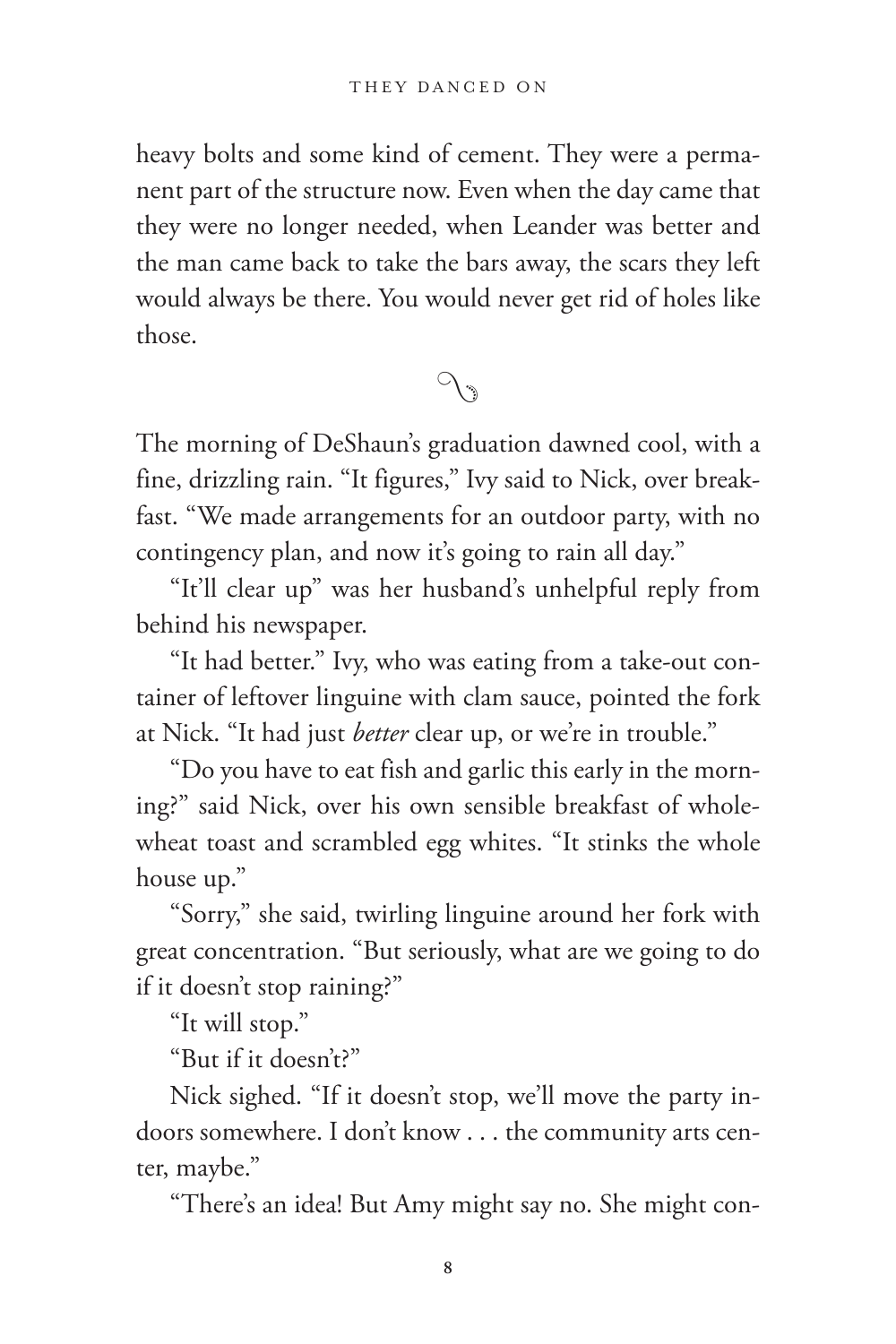sider it nepotism to let her nephew use her arts center for a private party."

"This isn't business or politics, so does it matter? Besides, Amy doesn't own the arts center; she only directs it."

"Or the church. We could have it at the church."

"Stop worrying, Ivy. The rain will be over by graduation. The forecast says so."

Nick and the weather forecast turned out to be right, as usual. By ten o'clock, the rain had subsided, and the sun was rapidly warming the wet world to greenhouse levels of heat and humidity.

"*Wow*, it turned hot," Ivy said. She was in her bedroom, trying to tame her daughter's thick, frizzy hair into two French braids, something she was never very adept at, even when the humidity wasn't 80 percent.

"You don't know how to do black hair, that's *your* problem," she was informed by Jada, who was thirteen and thought everyone had a problem. "If you'd just let me get cornrows, you wouldn't have to go through this every day. Cornrows are amazing: you get them once and they last for *months*."

"Do you know how much cornrows cost?" Ivy finished one braid with an elastic and, moving Jada bodily a quarter turn to the right, began on the second. "Besides, where would you get them done? You're the only black girl in a thirty-mile radius. What hairdresser around here is going to know how to do cornrows?"

"We could go to Bangor."

"*Or* we could just French braid your hair every day." Ivy finished the second, very creditable braid, and gave it a tweak. "You look lovely. Now go put your dress on."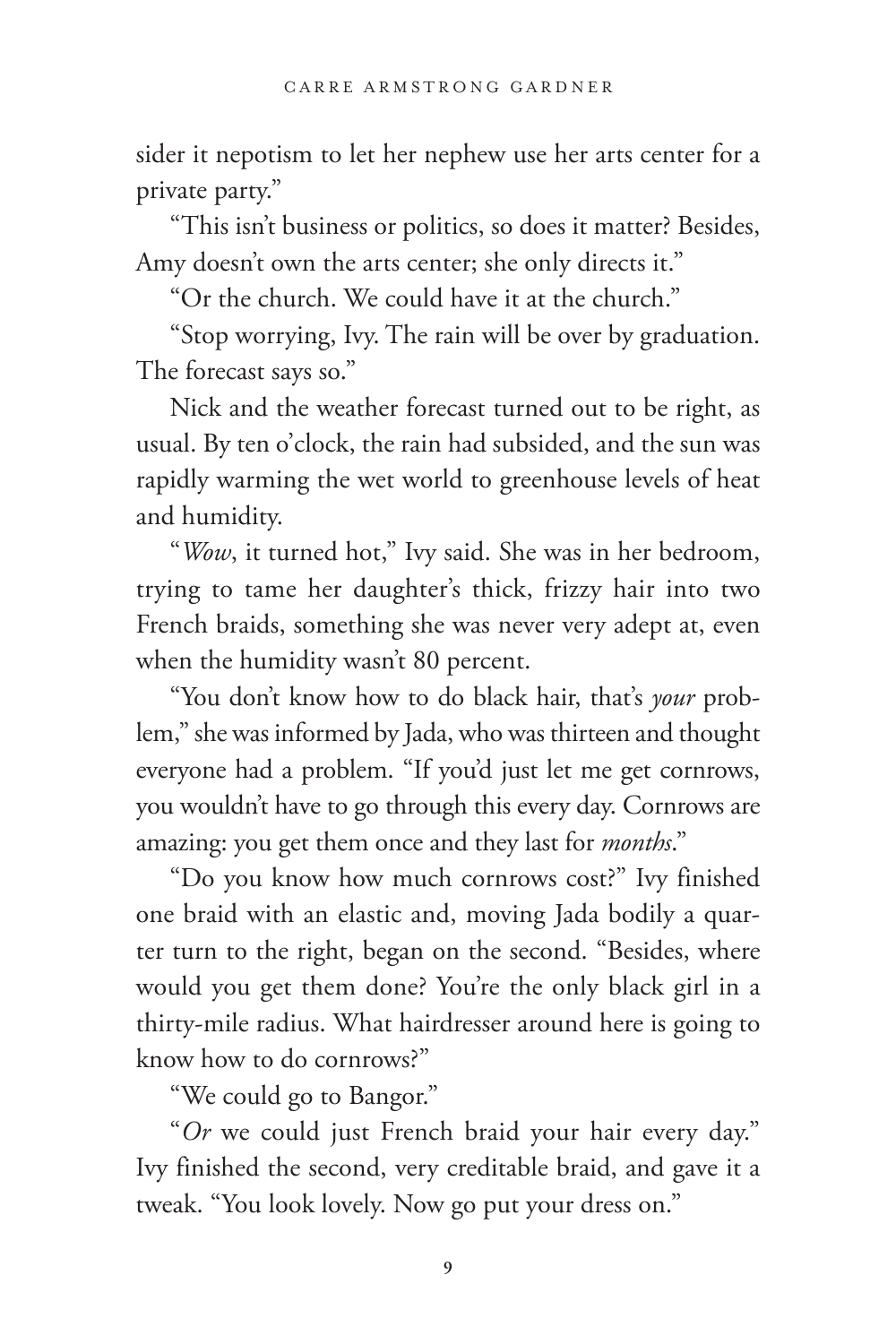Jada rolled her eyes and sighed heavily as she went.

"And I've seen just about enough of the whites of your eyes, miss!" Ivy called after her.

DeShaun appeared in the doorway of the bedroom, wearing his blue graduation gown. "Why I gotta wear a dress shirt and pants under this thing? It's like a sauna. Can't I just wear shorts and a T-shirt?"

"And have eight inches of hairy legs showing, with your bare feet in flip-flops? I don't think so."

"I bet everybody else wears shorts under theirs."

"This is high school graduation, DeShaun. It happens once in a lifetime. You can dress up for it."

Hammer came racing down the hall and careened into his brother, knocking him forward a few inches. "Go in just your underwear, DeShaun!"

DeShaun ignored him. "Just a T-shirt at least, then."

"Underwear, underwear, DeShaun's wearing his underwear!" Hammer chanted. "I'm telling everyone!"

"Shut up, Hammer!" DeShaun cuffed his younger brother on the back of the head. Hammer punched him, hard, in the arm. DeShaun got him into a headlock and dragged him into the bedroom. "Come on, Mom," he called, above his brother's shrieks. "I could wear the pants and dress shoes with a T-shirt instead of this long-sleeved thing with a collar and necktie. It'll suffocate me."

"He has a point," said Nick, who was already beginning to look damp around the edges in his own sport coat and tie.

"Let me go!" Hammer, kicking wildly at anything within reach, caught Nick in the leg.

"Ow! DeShaun, let go of your brother."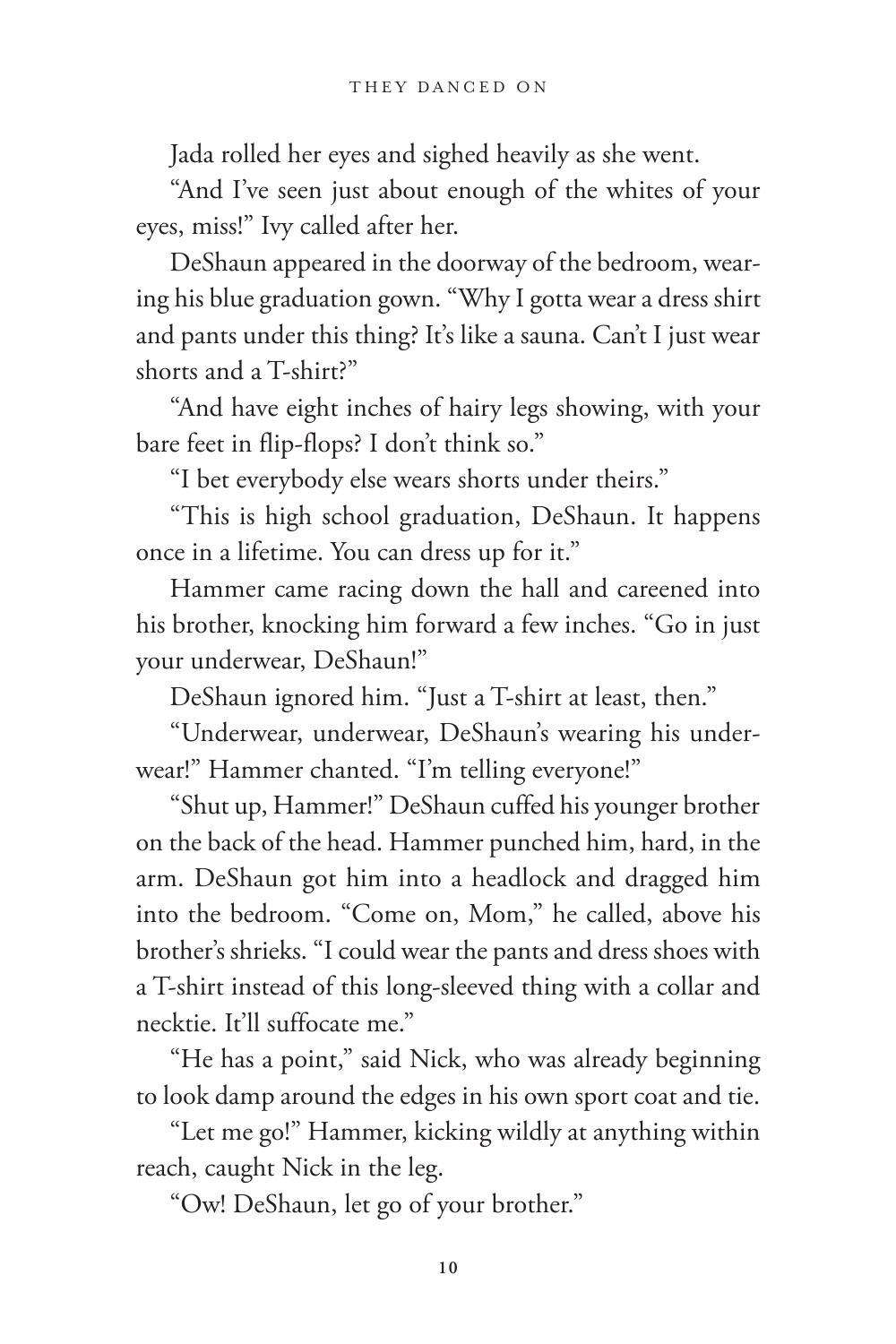DeShaun let go of Hammer and gave him a push backward, into the hall.

"DeShaun pushed me!"

"Come on, just let me wear the T-shirt."

Hammer let out a piercing yell of indignation.

Ivy put her fingertips to her temples. "All right. You can wear a T-shirt under your gown. But the same rule applies today as for church: no stains—"

"No holes," DeShaun finished for her. "I know." He made for his bedroom to change out of the offending dress shirt and tie, pulling Hammer into another headlock as he went, and dragging him, screaming, down the hall.

"Oh, my aching head," said Ivy to her husband.

## $\bigcirc$

The high school auditorium was already crowded when they arrived. Ivy's youngest sister, Amy, and her best friend, Mitch, were already there, saving a row of seats. Ivy gave a little wave to Nick's family, across the aisle, and sat down, fanning herself with the paper program. "It is *hot* in here."

"Tell me about it. Hottest day of the year, so far."

"I'm thirsty," said Hammer, pulling at Ivy's sleeve. "Can I get a drink?"

"You know where the drinking fountain is—but come right back!" she finished in the direction of her son's head, which, bobbing and weaving, disappeared at once into the crowd.

Her parents arrived, with Grammie Lydia Darling, eightyfive years old but looking fifteen years younger in a mintgreen dress. "So, our boy's graduating!" She bent to kiss Ivy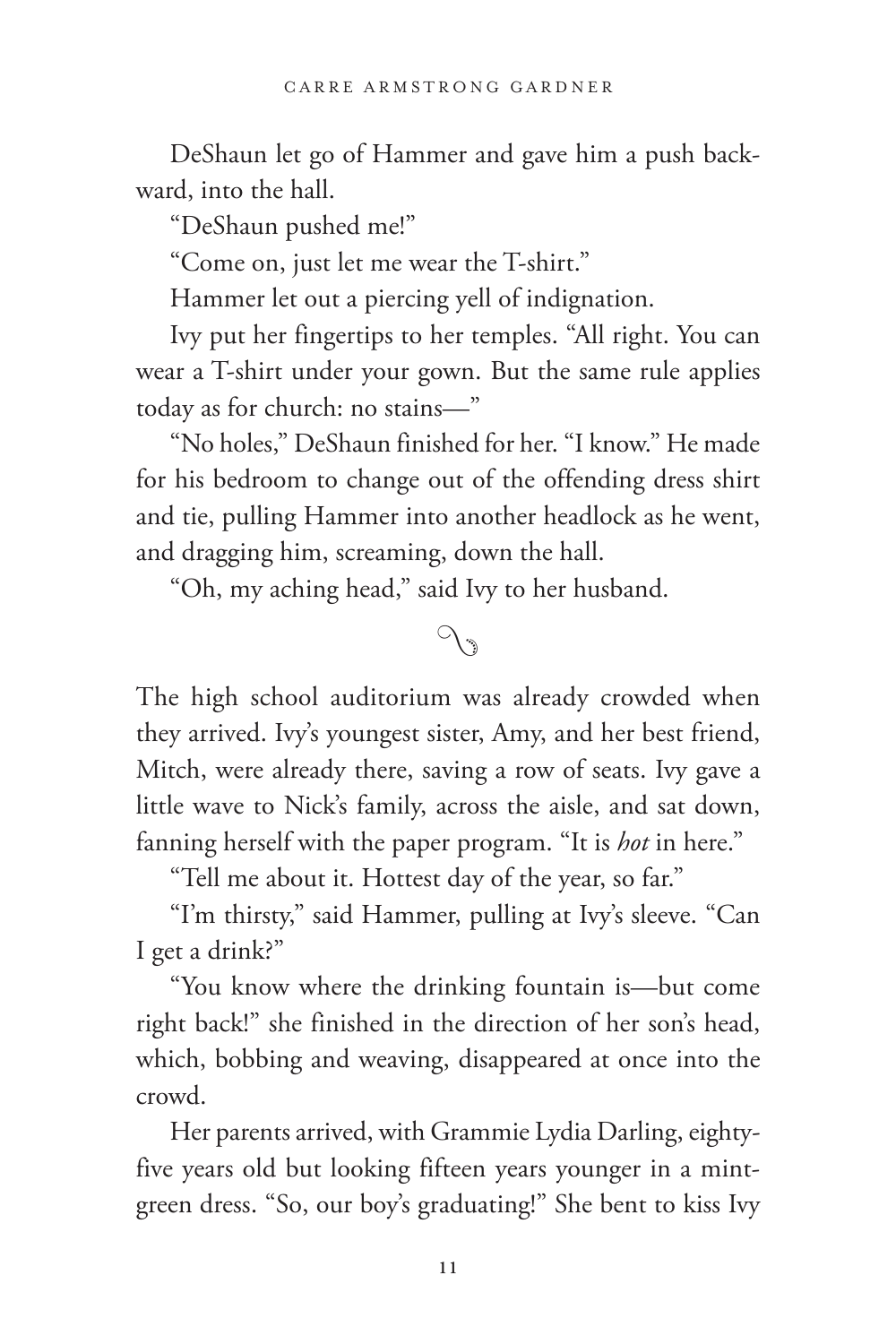on the cheek. Sephy came after that, squeezing Ivy's hand as she edged past and saying, "I'm so proud of DeShaun I can't stand it!" David, the oldest, and his wife, Libby, slipped in just as the school superintendent stepped to the microphone and cleared his throat. Ivy looked down the row of her family with a great swell of fondness. Except for Laura, who lived in Phoenix, they were all here. Each of them had embraced DeShaun so wholeheartedly, when he had come into their family. . . . Every one of them was as proud to watch him graduate as they would have been if—

A silent, instinctive warning bell interrupted her thoughts. *"Nick!"* she hissed. "Where's Hammer?"

Her husband looked around. "I thought you had him."

"He went to the drinking fountain, but I told him to come right back. That was fifteen minutes ago!"

Nick closed his eyes briefly, then stood and shuffled past the row of knees to the aisle.

Ivy's mother shot her a puzzled glance.

*"Hammer,"* Ivy mouthed, rolling her eyes.

"Ah!" Her mother flashed a better-you-than-me smile and turned her attention back to the superintendent, who was introducing the Copper Cove High School class of 2016.

Ivy stood to applaud with the rest of the crowd and put Hammer out of her mind. Nick would bring him back. But by the time the superintendent finished speaking and turned the podium over to the principal, neither of them had returned.

That was when the first burst of gunfire sounded from the hallway.

Ivy's breath left her. The auditorium erupted in screams.